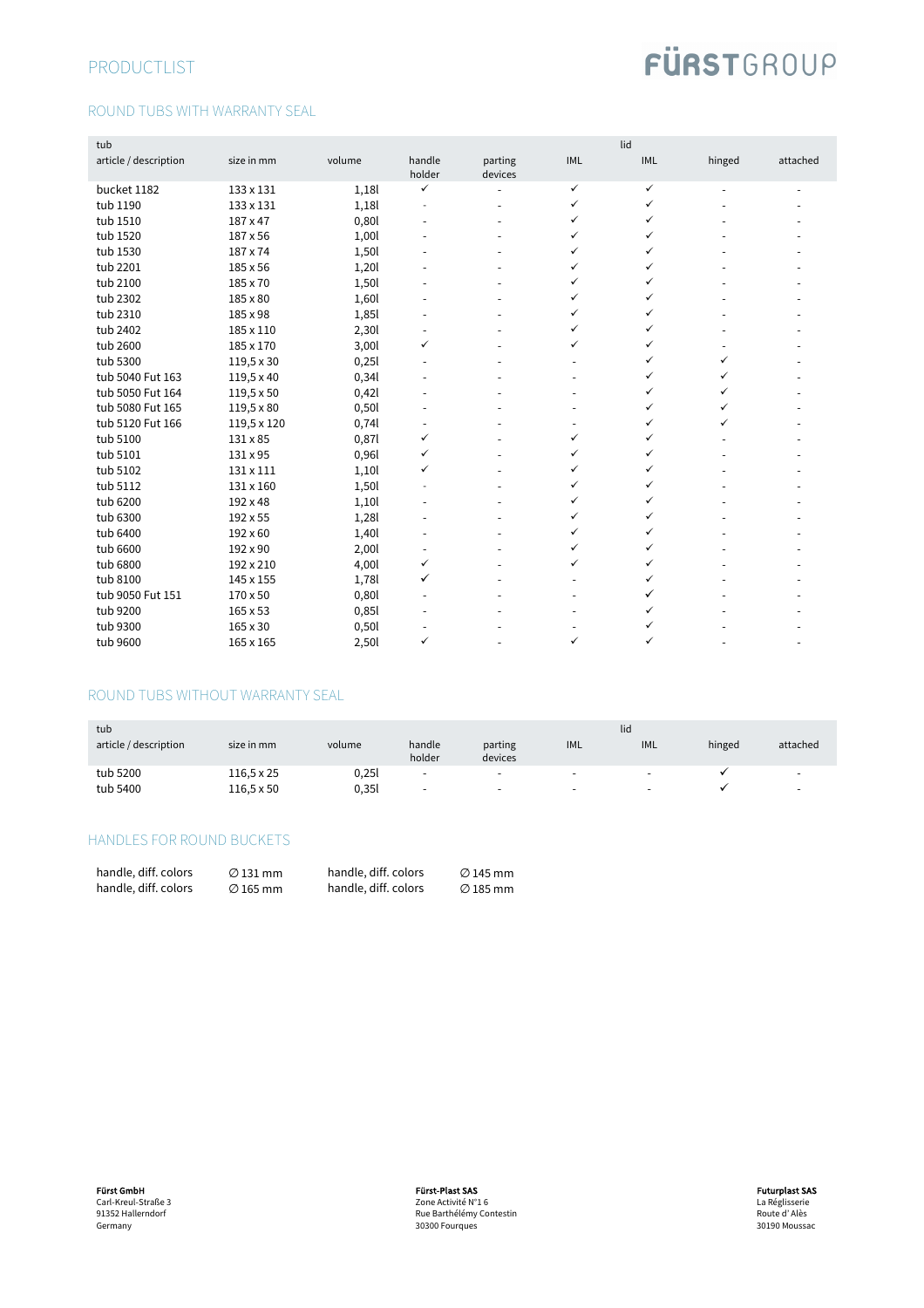## PRODUCTLIST

# FÜRSTGROUP

## SQUARE TUBS WITH WARRANTY SEAL

| tub                   |                 |        |                          |                          |            | lid                      |                          |          |
|-----------------------|-----------------|--------|--------------------------|--------------------------|------------|--------------------------|--------------------------|----------|
| article / description | size in mm      | volume | handle<br>holder         | parting<br>devices       | <b>IML</b> | <b>IML</b>               | hinged                   | attached |
| tub 240 Joypac        | 84 x 84 x 62    | 0,24   | $\overline{\phantom{a}}$ | $\overline{a}$           | $\sim$     | $\overline{\phantom{a}}$ | $\sim$                   |          |
| tub 351 Joypac        | 95 x 95 x 66    | 0,351  |                          |                          |            |                          |                          |          |
| tub 231               | 88 x 88 x 99,5  | 0,45   |                          |                          | ✓          | ✓                        |                          |          |
| tub 233               | 88 x 88 x 99,5  | 0,431  | $\sim$                   | $\overline{a}$           | ✓          | ✓                        | $\overline{\phantom{a}}$ |          |
| tub 252               | 88 x 88 x 57    | 0,281  |                          | $\overline{\phantom{0}}$ | ✓          | $\checkmark$             |                          |          |
| tub 251               | 88 x 88 x 72    | 0,35l  |                          |                          | ✓          | ✓                        |                          |          |
| tub 7100              | 192 x 192 x 55  | 1,60l  |                          | ✓                        |            | $\checkmark$             | ✓                        |          |
| tub 7200              | 192 x 192 x 80  | 2,40l  |                          | ✓                        | ✓          | $\checkmark$             | ✓                        |          |
| tub 7401              | 192 x 192 x 100 | 3,00l  |                          | ✓                        | ✓          | $\checkmark$             | ✓                        |          |
| tub 7500              | 192 x 192 x 110 | 3,10   |                          | ✓                        |            | $\checkmark$             | ✓                        |          |
| tub 7600              | 192 x 192 x 130 | 3,80l  |                          | $\overline{\phantom{0}}$ | ✓          | $\checkmark$             | ✓                        |          |
| tub 8200              | 192 x 192 x 57  | 1,74   |                          |                          | ✓          | $\checkmark$             | ✓                        |          |
| tub 8401              | 192 x 192 x 110 | 3,40l  |                          | ✓                        | ✓          | ✓                        | ✓                        |          |
| tub 8500              | 192 x 192 x 200 | 5,50l  | ✓                        |                          |            | ✓                        |                          |          |

### SQUARE TUBS WITHOUT WARRANTY SEAL

| tub                   |                 |        |                          |                          |                          | lid                      |                          |                          |
|-----------------------|-----------------|--------|--------------------------|--------------------------|--------------------------|--------------------------|--------------------------|--------------------------|
| article / description | size in mm      | volume | handle<br>holder         | parting<br>devices       | IML                      | IML                      | hinged                   | attached                 |
| tub 3200              | 192 x 192 x 58  | 1,60l  | $\overline{\phantom{a}}$ | $\overline{\phantom{0}}$ | $\overline{\phantom{0}}$ | $\overline{\phantom{0}}$ | $\overline{\phantom{0}}$ | $\overline{\phantom{0}}$ |
| tub 3400              | 192 x 192 x 110 | 3,30l  | $\overline{\phantom{0}}$ | $\overline{\phantom{0}}$ | $\overline{\phantom{0}}$ | $\overline{\phantom{0}}$ | <b>1</b>                 |                          |
| tub 3600              | 192 x 192 x 200 | 5,50l  | -                        | $\overline{\phantom{0}}$ | $\overline{\phantom{0}}$ | $\overline{\phantom{0}}$ | -                        |                          |

### RECTANGULAR TUBS WITH WARRANTY SEAL

| tub                   |                |        |                  |                          |                          | lid |        |                          |
|-----------------------|----------------|--------|------------------|--------------------------|--------------------------|-----|--------|--------------------------|
| article / description | size in mm     | volume | handle<br>holder | parting<br>devices       | <b>IML</b>               | IML | hinged | attached                 |
| tub 12600 Decorpac    | 243 x 182 x 78 | 2,60l  | <b>100</b>       | -                        | $\overline{\phantom{0}}$ |     |        |                          |
| tub 4100              | 192 x 126 x 53 | 1.00l  | <u>. .</u>       | $\overline{\phantom{a}}$ | ✓                        | ✓   |        | $\overline{\phantom{0}}$ |
| tub 4200              | 192 x 126 x 74 | 1,40l  |                  | -                        | ✓                        | ✓   |        |                          |
| tub 4101              | 192 x 126 x 53 | 1,00l  |                  |                          | ✓                        | ✓   |        |                          |
| tub 4201              | 192 x 126 x 74 | 1,40l  | <b>100</b>       | -                        | $\checkmark$             | v   |        |                          |
| tub 6060              | 230 x 135 x 60 | 1,70l  |                  |                          |                          |     |        |                          |

#### HANDLES FOR SQUARE BUCKETS

handle, diff. colors 192 mm

### SEPARATING WEBS FOR SQUARE TUBS

| separating web 1992 | 192 x 192 x 55              | separating web 1994 | 192 x 192 x 80  |
|---------------------|-----------------------------|---------------------|-----------------|
| separating web 1995 | $192 \times 192 \times 100$ | separating web 1996 | 192 x 192 x 110 |

Fürst-Plast SAS Zone Activité N°1 6 Rue Barthélémy Contestin 30300 Fourques